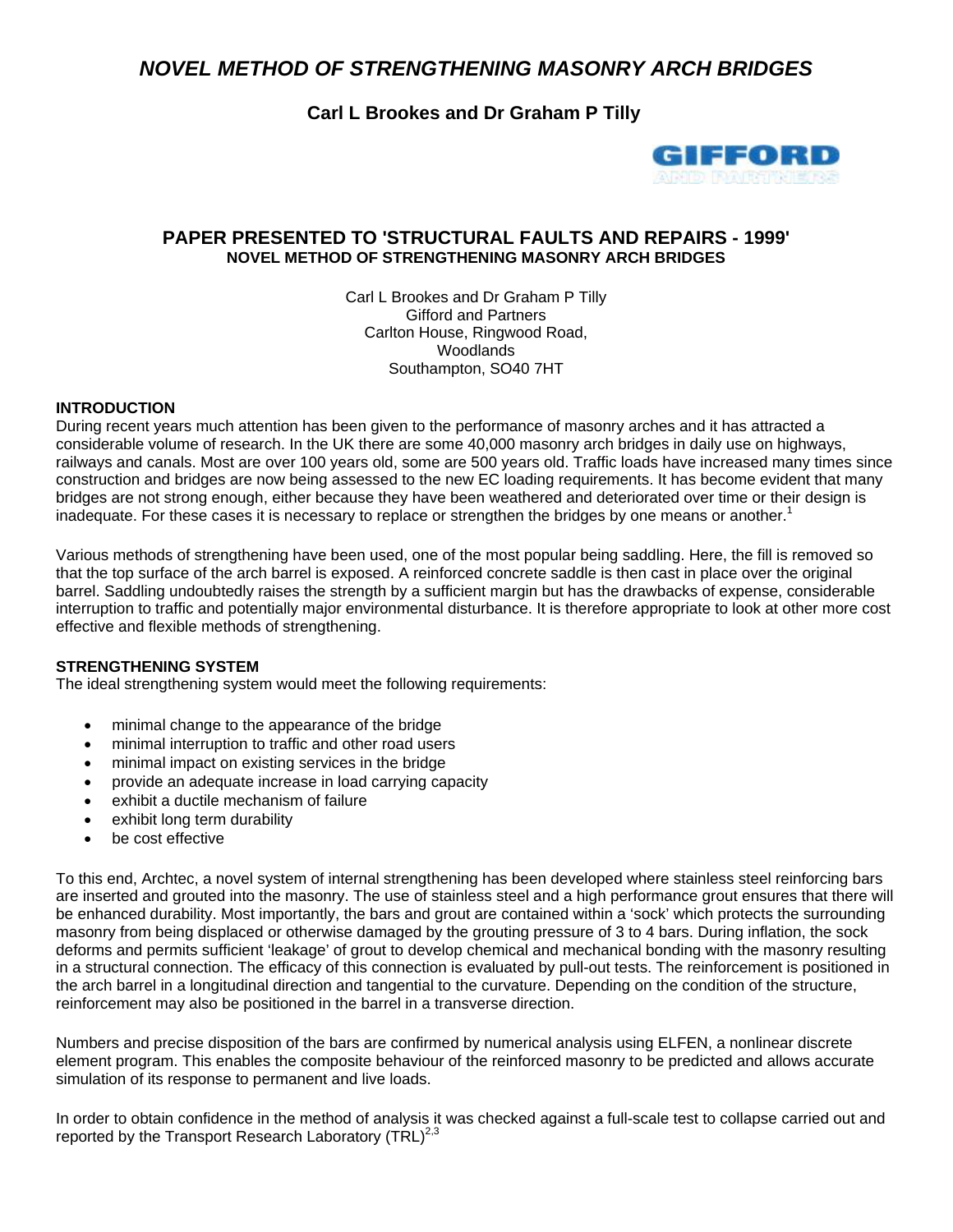#### **FULL-SCALE TESTING**

TRL are carrying out a series of tests on full-scale models under controlled conditions in the laboratory<sup>2</sup>. The full scale model arch bridge is constructed in brick and is very similar to an original bridge at Torksey<sup>3</sup> which was tested to collapse in an earlier programme of field work. The arch barrel is composed of three rings of brick, the rings being separated by layers of sand so that they are not bonded together. This represents the commonly found fault in arch barrels of ring separation. The arch is 5m span, 1.25m rise at mid-span and 2m wide. There are no spandrels but, instead, steel containment walls, not connected to the arch barrel, enable fill to be placed and compacted in the normal way. The absence of spandrel walls reduces the structural behaviour to one of two dimensions. This behaviour was also evident for Torksey where the spandrels were disconnected from the arch barrel by wide cracks.

Loading was by a hydraulic jack positioned on a steel I-beam so that a nominal line load is applied across the top of the model bridge at its quarter-point. Initially loading is applied in increments of 1.0 tonne. When the response became significantly non-linear the control was changed to deflection. This enabled the load-deflection characteristics to be fully investigated and the collapse mechanism to be observed beyond maximum load. During the collapse phase the I-beam was replaced by a timber beam to avoid unnecessary damage.

The unstrengthened model bridge failed at a load of 20 tonne<sup>2</sup>. This is used as the reference to enable the effectiveness of strengthening to be assessed.

#### **STRUCTURAL ANALYSIS**

Structural analyses were carried out for the Torksey Bridge and the TRL laboratory model. The method of analysis enabled the structure, including the fill, to be properly modelled.

The analysis included the arch barrel where the masonry was represented by individual blocks, the fill modelled as a notension material and the test load as a platen moved vertically. By using the advanced discrete element technique the forces between the blocks, both normal and tangential, could be automatically calculated as the load was increased. In this manner the complex non-linear behaviour of masonry, that often defeats more conventional finite element analysis, is accurately simulated at a fundamental level. This has allowed successful simulations of failure mechanisms to the point where the masonry structure collapses into 'a pile of rubble' as occurs in practice.

The calculated failure load for Torksey Bridge was 108 tonne compared with the actual failure load of 109 tonne. Bearing in mind the normal variations in material properties, local deterioration in the bridge, and the assumptions made in the numerical modelling, the close correlation is considered to be a lithe fortuitous. Nevertheless, the analysis was not retrospectively 'tuned' to the data, as is often the case, and the results were very encouraging.

The calculated failure load for the laboratory model was 18.6 tonne compared with the actual failure load of 20 tonne. As for the Torksey calculations, there was no retrospective 'tuning' of the analysis so that the good correlation provided further confirmation that the method of analysis is sound. A computer simulation showing principal compressive stresses and illustrating the progressive mode of collapse is shown in Figure 1.

a) maximum applied load

b) onset of collapse

c) total collapse







a) maximum applied load

b) onset of collapse

c) total collapse

*Figure 1 Unstrengthened Arch Predicted Mode of Collapse*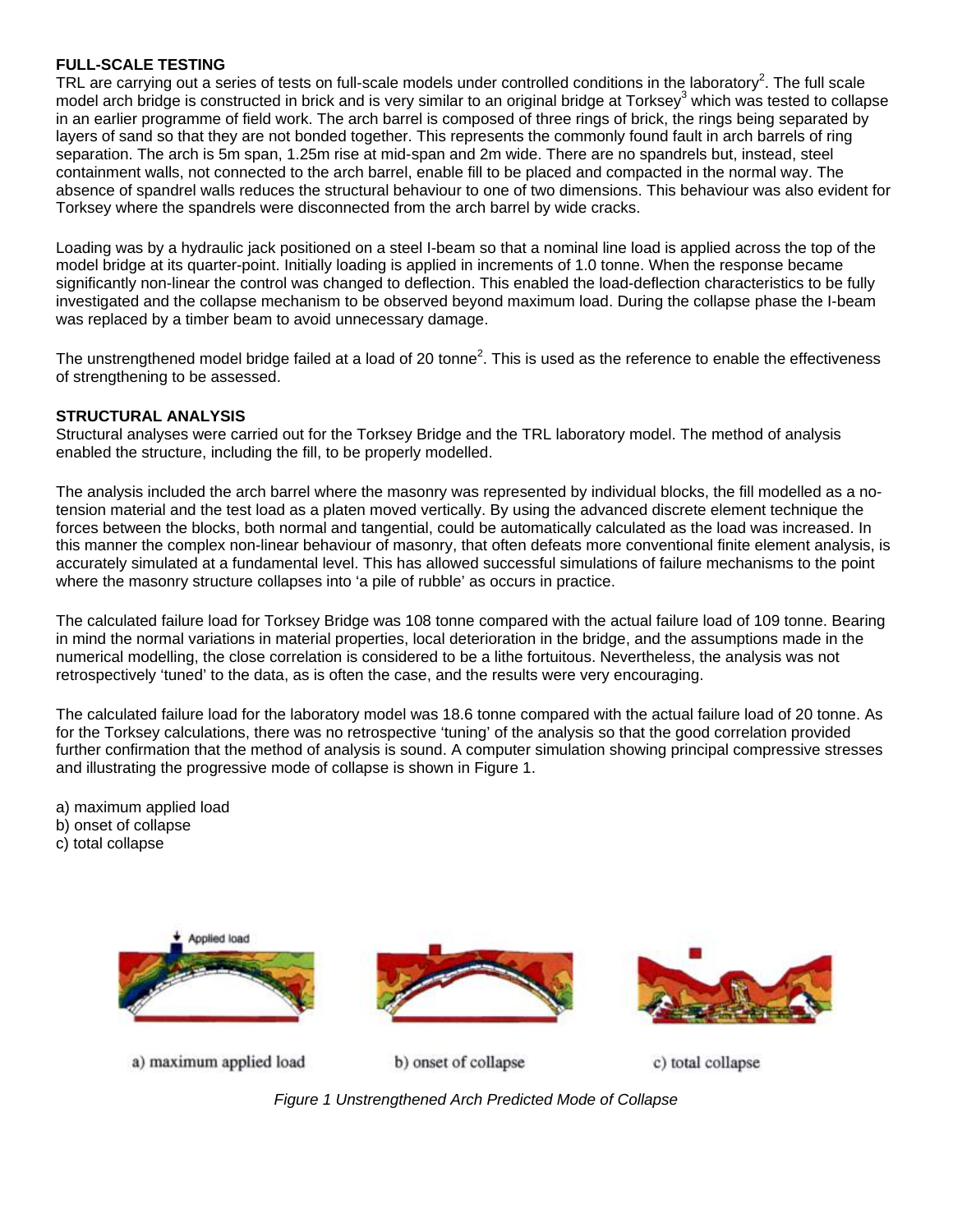#### **STRENGTHENED ARCH TEST**

Having obtained an understanding of the structural actions and behaviour of the three-ring masonry arch model, different strengthening strategies were considered. In practice the internal reinforcement can be applied from above the arch, beneath it or from the sides. The strengthening work can be done very rapidly causing minimal interruption to traffic. Selection of the preferred strategy would be dependent on the condition of the bridge, its location, traffic, etc. In the event it was decided to work from above the arch and position the anchor pins longitudinally and tangential to the curvature. In designing the strengthening scheme emphasis was placed on achieving an efficient scheme in preference to 'brute strength'. The final scheme employed just eight anchors.

A computer simulation of collapse of the strengthened model is given in Figure 2.

- a) maximum applied load
- b) onset of collapse
- c) inner ring breaking away



a) maximum applied load

b) onset of collapse



c) inner ring breaking away

*Figure 2 Strengthened Arch Predicted Mode of Collapse*

TRL constructed a three-ring brick arch taking great care to ensure that it was identical to others used in their test programme. The same formwork and lime-based mortar were used. Soft hand-made bricks were obtained from the same supplier. The same bricklayer was employed to ensure the same quality of construction. Location of the Cintec anchors required accurate drilling to ensure that they did not stray outside the barrel. The main results are given in Table 1.

#### **Table 1 Main Results**

|                                | <b>Unstrengthened Arch</b> | <b>Strengthened Arch</b> |
|--------------------------------|----------------------------|--------------------------|
| Load to cracking, tonne        |                            |                          |
| Load to first hinge, tonne     |                            | 28                       |
| Maximum load, tonne            | 20                         | 41                       |
| Deflection at maximum load, mm | 27 4                       | 16.5                     |

At collapse the bottom ring of bricks fell away leaving the structural pins exposed, see Figure 3. This occurred at a load of 11.5 tonne. At this stage the arch still retained some remnant load carrying capacity. Further deflection was applied until the arch finally disintegrated at a deflection of 220 mm measured beneath the load line.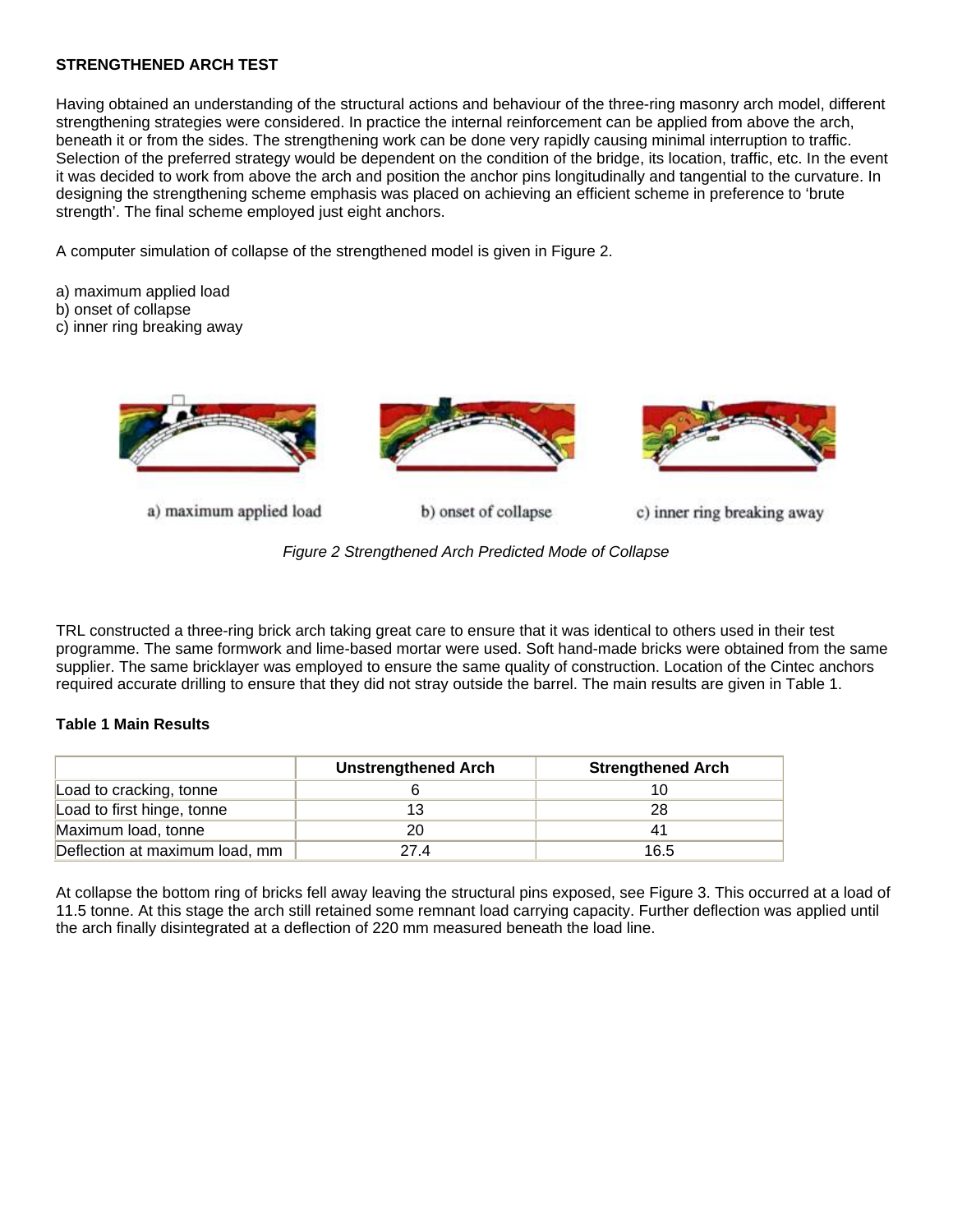

*Figure 3 Collapse of Strengthened Arch*

The load to cracking is a measure of the serviceability limit state. This is not normally assessed for bridges built before the introduction of BS5400 but is a useful indication of the potential durability of arches. In this case the cracking load has been increased by 67 per cent.

The maximum load has been increased by over 100 per cent. This is a large increase but is even more significant when it is considered in relation to the number of reinforcing bars used and the ease of construction.

The maximum deflection is a measure of the ductility and tolerance of the strengthened arch. With some systems of strengthening, the masonry can be less ductile and fail with little warning. It is therefore significant that with internal strengthening there was plenty of warning of failure. The calculated and measured load-deflection curves are shown in Figures 4 and 5.





Deflection (mm) *Figure 4 Calculated Load-Deflection Figure 5 Test Results Load-Deflection*

### **APPLICATIONS IN THE FIELD**

To date, the Archtec method of strengthening has been used to raise the load carrying capacity of some 12 bridges in the field to 40 tonne. The experience has led to refinements in the construction operations albeit the engineering principles have been fully confirmed. Three case studies are outlined in the following sections.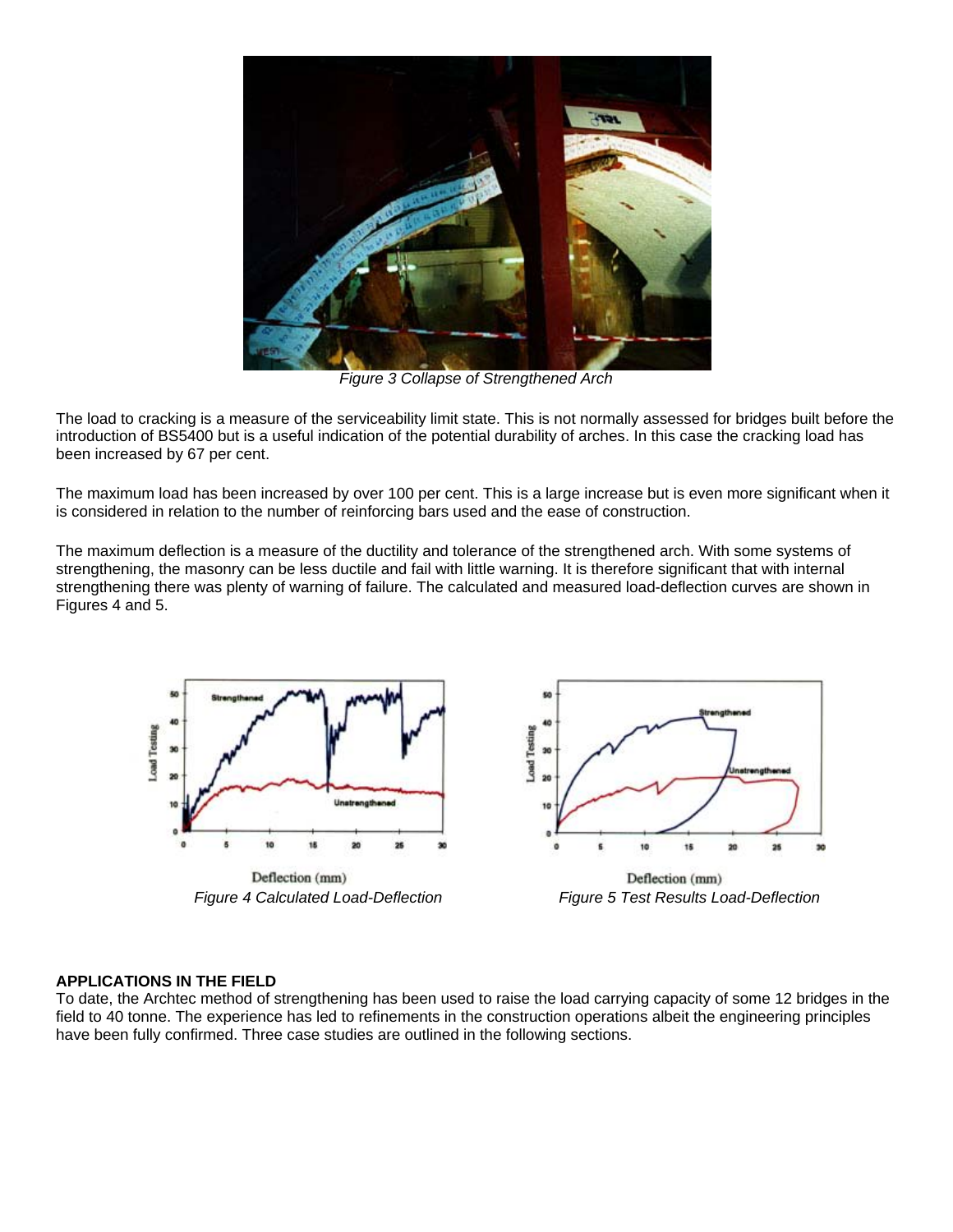

*Figure 6 Clifton Bridge*

Clifton Bridge, Scottish Borders, is a two-span structure across Bowmont Water, a 15m wide river, Figure 6. One arch is badly distorted probably since construction. The spans are 7.2m and 7.6m and constructed of random whinstone and in excellent condition.

An assessment of the structured showed that it had a load carrying capacity of only 7.5 tonne. The bridge is located in a rural environment where there is no alternative route for some of the users, moreover Scottish Borders Council were restricted to a window of opportunity of just two weeks to suite the local farming community. In the event the strengthening was completed in time and the bridge was kept open to traffic during the works. Difficulties due to fragments of the fill clogging the holes being bored for the reinforcement were overcome on site by modifications to the boring technique. At locations where holes were being bored close to the soffit, the drill could sometimes be observed through joints in the masonry. This confirmed that the holes were correctly positioned. When the grouting was carried out the sock successfully prevented leakage and other damage.



*Figure 7 Ambersham Bridge*

Ambersham Bridge, West Sussex, is a two-span structure across the river Rother, Figure 7. It has a three-ring elliptical arch barrel and cut sandstone voussoirs. The main 5.9m span was assessed as having a 9 tonne load carrying capacity. As a Grade II Listed Structure it required a method of strengthening having minimal effect on its appearance and approval by English Heritage. The work was completed in four days. On this occasion one of the drilled holes broke through the soffit for a short length; this was subsequently made good. It was noted that for future arches having friable materials such as sandstone or soft brickwork, the soffits should be treated beforehand using an approved consolidant to strengthen the